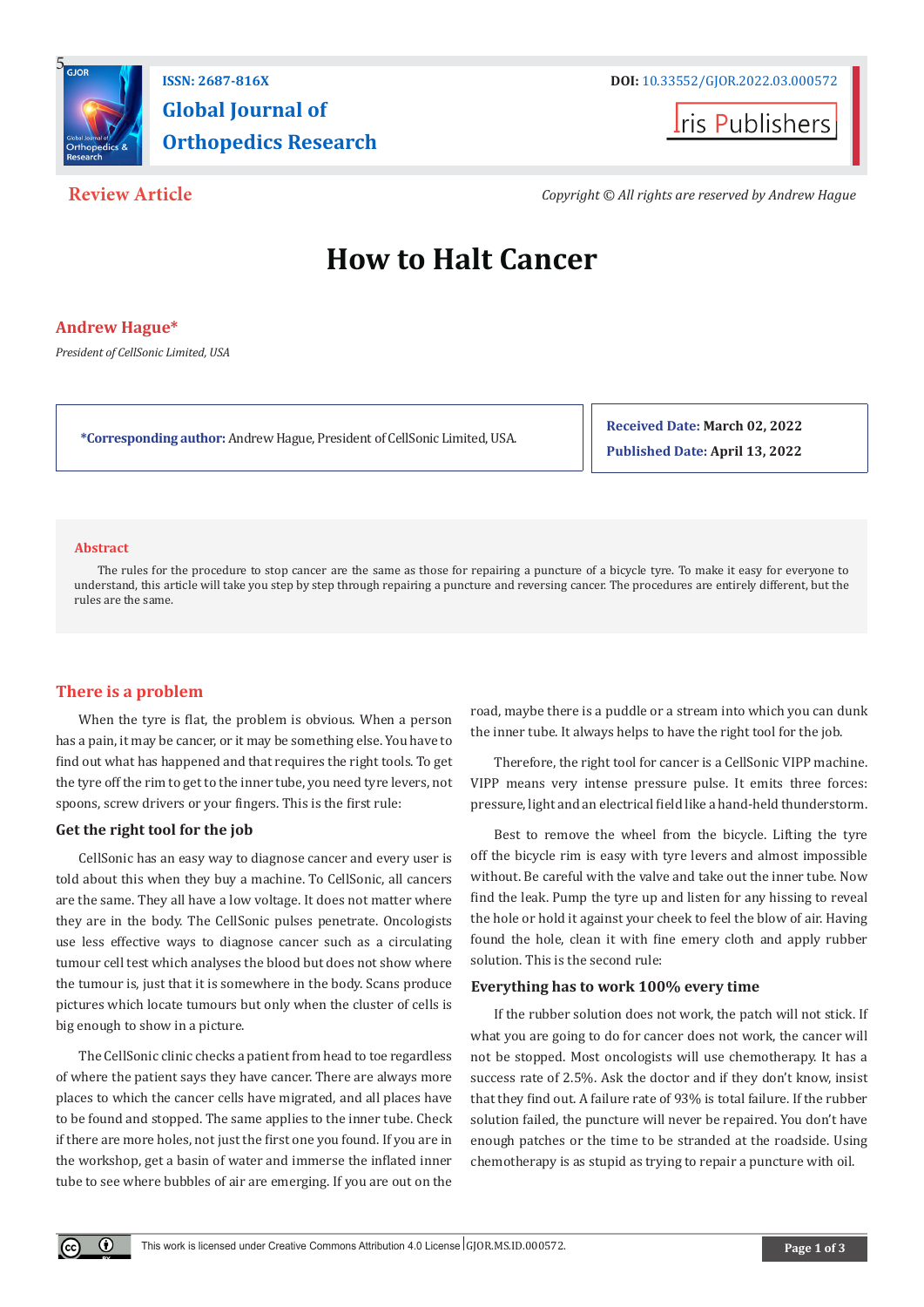If the bicycle chain squeaks, apply oil, essential on machinery and worse than useless on a puncture; it can rot the tyre and can be fatal on the rims to stop the breaks squealing. Adjust the brake blocks. Likewise, chemotherapy has many side effects, most cancer patients say it is worse than the cancer itself. Ask the doctor why they use chemotherapy, and they will say that it is standard procedure. Persist in questioning and you will learn about the biggest scam in history. Equally as bad is nuclear radiation used to target cancer cells but usually misses and causes cancer.

CellSonic aimed at the cancer cells stops the cancer being cancer during the treatment. The sensor is held in place and when it indicates that the voltage has risen to 75 millivolts, the cells are benign. We have had a case where a thyroid tumour on the throat shifted from malignant to benign with 41 pulses of the CellSonic machine. Zapping at 4 a second, it took ten seconds to make the lady's cancer benign. I spoke to her a few days ago and she had been for scans which reported all benign. They could see that there had been cancer and now it was all gone.

Compare that with chemo and radiation and there is no contest. The right tool for the job that works every time. No one leaves a CellSonic clinic with cancer. It is checked during the treatment.

Rule number three:

#### **No side effects**

The CellSonic technology has a lot in common with lithotripsy, a technique of biophysics that has aimed very powerful pulses into millions of kidneys in many countries for forty years without side effects. This was the biggest safety study in medical history. With cancer, there absolutely must be no side effects. The patient is seriously weakened by their immune system struggling to eradicate mutant cells and it makes no sense to weaken them further with a lethal poison of chemotherapy. I cannot understand why this poison is used in medicine. It has no benefits. It is mustard gas, banned in warfare. Doctors inject it into patients with the lie that it is a cure for cancer. With a puncture, your hands will get dirty, and this is an unfortunate side effect. Some cyclists keep disposable gloves with their puncture outfit to protect their hands, but I never bother.

Leave the rubber solution to dry, at least five minutes. Never put a patch on when the solution is still wet. It was easier with natural rubber inner tubes on which the rubber solution worked without fail. Synthetic butyl tubes are tricky. Clean the area properly with emery cloth and let the solution dry thoroughly. Press the patch on firmly. You have repaired the puncture. Are you now ready to put the tube back in the tyre? No!

Rule number four.

#### **Find the cause of the problem**

Carefully run a finger around the inside of the tyre to feel for something that punctured the tube. It may well be a thorn still

sticking through the tyre. Don't let it cut your finger. These days, there is less broken glass in the road but if you ride on roads with hedges alongside, the hedge trimmers will scatter thorns in the road. If you see the debris, get off and walk. More about avoiding the problem comes later in this article.

CellSonic has stopped the cancer in the patient. Is the patient healed? Assume no. What caused the cancer? You have to find the cause in order to stop it coming back again. If you don't find it, almost certainly it will still be there. How does cancer happen? It happens every day and is stopped every night. Our bodies are made of billions of cells that replicate on average every six weeks. New cells are formed as exact copies of the original cell. Statistically, with billions doing this during daytime, some will not be exact copies. They will be different and are called mutations. That is why we need an immune system so that we can repair ourselves automatically at night when we are asleep. Next morning, we awake clean and the process starts again. That is why it is essential to keep the immune system in good order.

A person with cancer will have had it for ten to fifteen years and only when the lumps, the tumours, have grown big enough to hurt does the person seek help. What happened years ago to prevent the immune system intercepting the cancer cells and killing them? That is what you have to find out. It is as essential as finding the thorn still protruding through the tyre. Just as putting the inner tube back in the tyre would have caused the tyre to go down within a mile, so will the ex-cancer patient succumb to cancer again if their immune system weakness is not found and helped.

They may have been chain smokers. Perhaps they worked with chemicals. Why were they addicted to tobacco? Did they not have protective clothing in the chemical factory? Did they think they were invincible? What caused the stress?

As I learn more about cancer, I find that in almost every case there was stress. The causes of stress are many. It is not the same as a challenge. Long distance cycling and daring mountaineering are challenges and in many ways the antidote to stress. Usually stress comes from relationships, people to people.

Does an oncologist open a conversation with the patient to see whether the stress persists? Hardly ever. If a trained oncologist learned anything about psychological trauma, they were not taught at medical school. They will have understood it from their own observations. Most of them would say that what happened years ago is none one their business. They have applied the standard treatment and if the patient has not responded at least they complied with the legally approved procedure and have no liability for the death of the patient which occurs in 97% of cases.

A CellSonic therapist will listen. The patient will always talk. They want to. They are opening their mind. If they will not, their immune system remains switched off. Many CellSonic machines are